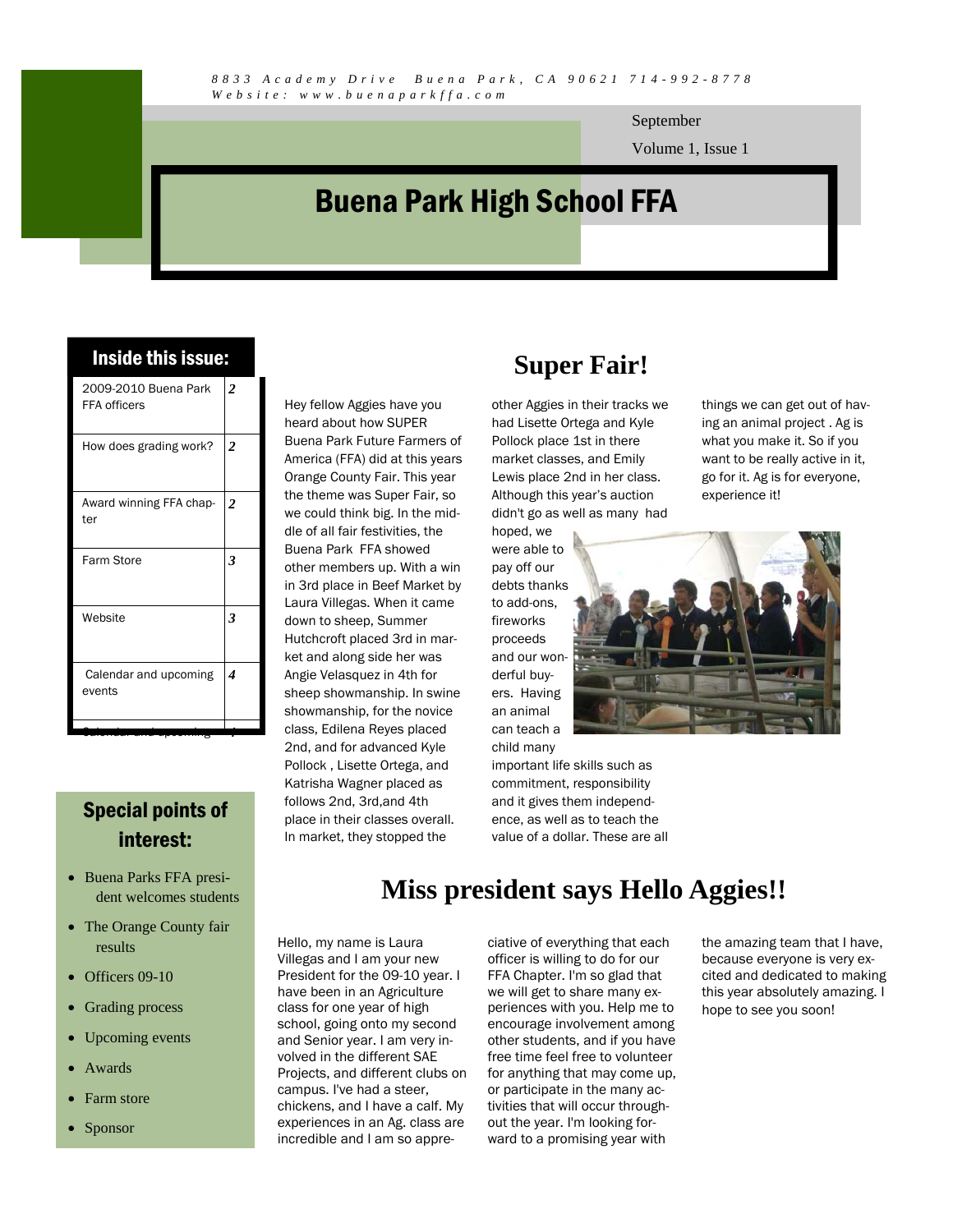#### **Get to know your 2009-2010 Buena Park FFA officer team.**

|                                         |                                                                               | Reporter-Adeliya Granillo                        |
|-----------------------------------------|-------------------------------------------------------------------------------|--------------------------------------------------|
| President- Laura Villegas               | Secretary - Nancy Jauregui                                                    | "This year will be fun and memorable"            |
| "Welcome, I hope we have a great year." | "Welcome, I'm looking forward to working<br>with you guys and your projects." | Sentinel-Axel Munoz                              |
| Vice President-Diono Romero             | <b>Treasurer-Derrick Price</b>                                                | "Hey guys this year will be awesome"             |
|                                         |                                                                               | Historian-Gloria Andrade                         |
| "This year will be the best!"           | "Hello freshmen hope we can become<br>great friends."                         | "This year we will reach success to-<br>gether." |

#### **Grade Categories**

classes.



## Agriculture Grade Requirements

These grading categories are used for ALL In a Agriculture class there are 3 categories instruction which is your class work homework and tests, which is worth 60% of your overall grade.

> FFA points are points you can earn in many way such as participating in T-shirt Tuesday ,going to chapter section or even state events such as conferences and competitions, check out your "refrigerator calendar" for dates & points.

Finally SAE hours you receive from an agriculture project such as raising an animal or simply cutting grass at your house or a neighbors ,walking dogs or cleaning up after them. 50 hours per semester are required.

The farm that many people know now has not always been how the facility that is today. With much help Jessica Weisbart the schools only Agriculture teacher soon turned the empty and weed filled land in to a working machine. With many new animal living areas and areas for animals to work in. Along with all this she found time to grow many fruit trees including: avocados, citrus, peaches and nectarines. These improvements were found to be award winning; beating out every agriculture program in California she was chosen to compete on the national level. With many other qualified teachers. With many

### Buena Park comes on top.

months of waiting she finally heard the results. Buena Park FFA chapter was recognized as the # 1 agriculture program in the Western United States. This award has put Buena Park FFA back on the map showing other agriculture programs that Buena park is a force to be reckoned with.

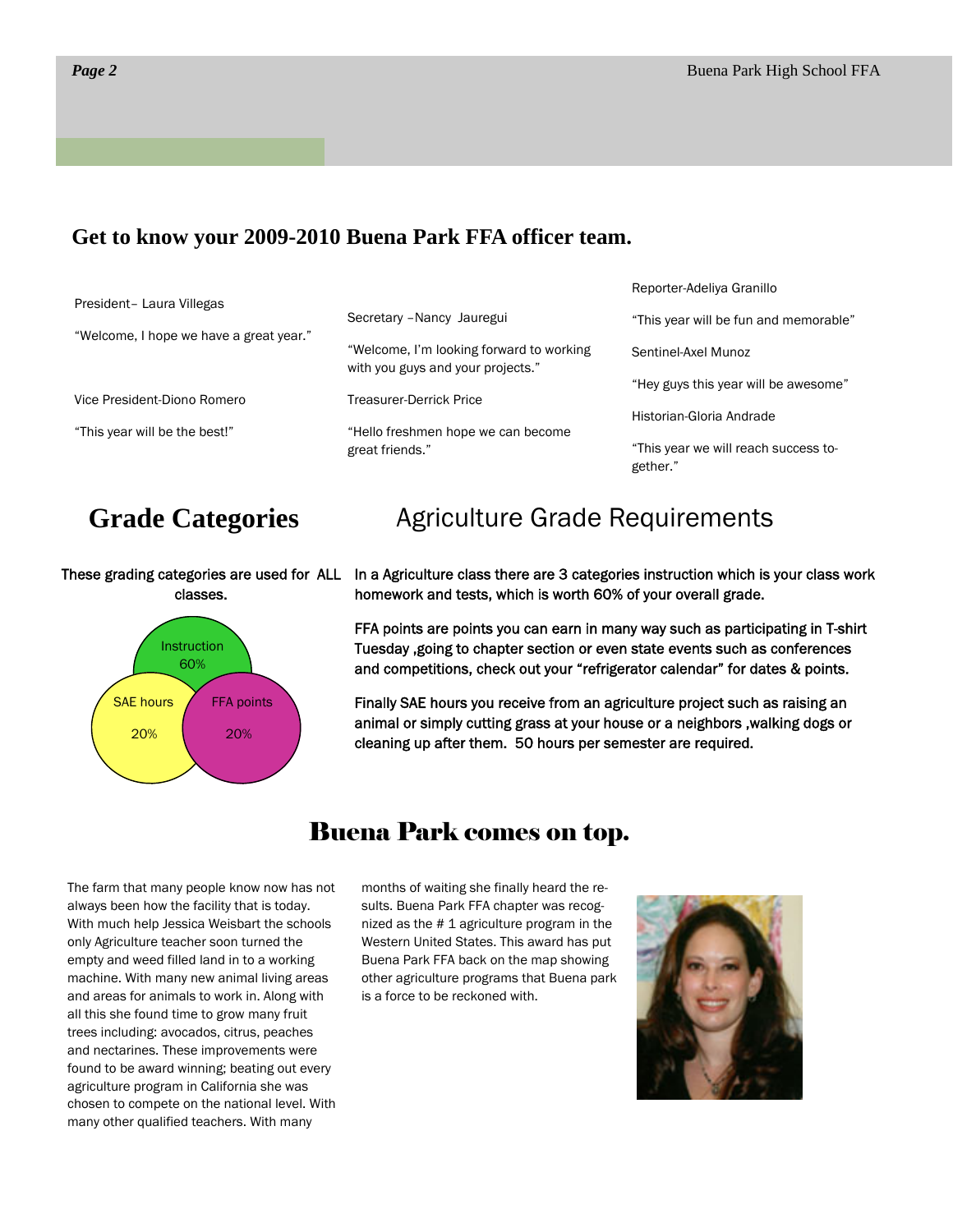## Farm Store

**Buena Park FFA is now selling fresh farm produce. We are selling eggs ,meat ,watermelons ,herbs ,jams ,vegetables , avocadoes, peaches , nectarines, and citrus fruit .This farm store is run by students and proceeds go to the students.** 



**You'll never miss out on information!!!** 

**Buenaparkffa.com**